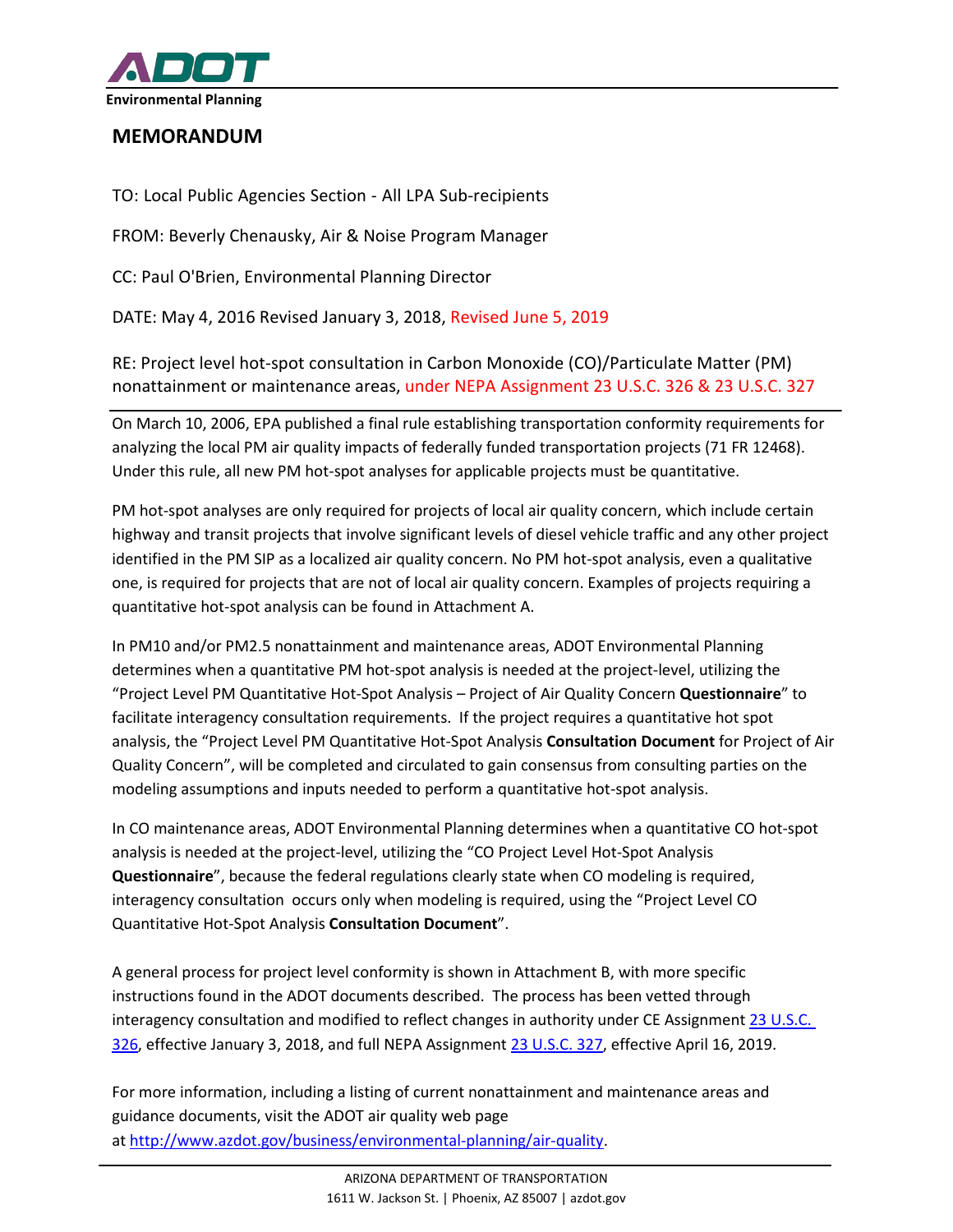## **Attachment A**

## **EXAMPLES OF PROJECTS THAT REQUIRE PM HOT-SPOT ANALYSES**

EPA noted in the March 2006 final rule that the examples below are considered to be the most likely projects that would be covered by 40 CFR 93.123(b)(1) and require a PM2.5 or PM10 hot-spot analysis (71 FR 12491).

Some examples of projects of local air quality concern that would be covered by 40 CFR 93.123(b)(1)(i) and (ii) are:

- A project on a new highway or expressway that serves a significant volume of diesel truck traffic, such as facilities with greater than 125,000 annual average daily traffic (AADT) and 8% or more of such AADT is diesel truck traffic;
- New exit ramps and other highway facility improvements to connect a highway or expressway to a major freight, bus, or intermodal terminal;
- Expansion of an existing highway or other facility that affects a congested intersection (operated at Level-of-Service D, E, or F) that has a significant increase in the number of diesel trucks; and,
- Similar highway projects that involve a significant increase in the number of diesel transit busses and/or diesel trucks.

Some examples of projects of local air quality concern that would be covered by 40 CFR 93.123(b)(1)(iii) and (iv) are:

- A major new bus or intermodal terminal that is considered to be a "regionally significant project" under 40 CFR 93.101; and,
- An existing bus or intermodal terminal that has a large vehicle fleet where the number of diesel buses increases by 50% or more, as measured by bus arrivals.

A project of local air quality concern covered under 40 CFR 93.123(b)(1)(v) could be any of the above listed project examples.

## **EXAMPLES OF PROJECTS THAT DO NOT REQUIRE PM HOT-SPOT ANALYSES**

The March 2006 final rule also provided examples of projects that would not be covered by 40 CFR 93.123(b)(1) and would not require a PM2.5 or PM10 hot-spot analysis (71 FR 12491).

The following are examples of projects that are not a local air quality concern under 40 CFR 93.123(b)(1)(i) and (ii):

- Any new or expanded highway project that primarily services gasoline vehicle traffic (i.e., does not involve a significant number or increase in the number of diesel vehicles), including such projects involving congested intersections operating at Level-of-Service D, E, or F;
- An intersection channelization project or interchange configuration project that involves either turn lanes or slots, orlanes or movements that are physically separated. These kinds of projects improve freeway operations by smoothing traffic flow and vehicle speeds by improving weave and merge operations, which would not be expected to create or worsen PM NAAQS violations; and,
- Intersection channelization projects, traffic circles or roundabouts, intersection signalization projects at individual intersections, and interchange reconfiguration projects that are designed to improve traffic flow and vehicle speeds, and do not involve any increases in idling. Thus, they would be expected to have a neutral or positive influence on PM emissions.

Examples of projects that are not a local air quality concern under 40 CFR 93.123(b)(1)(iii) and (iv) would be:

- A new or expanded bus terminal that is serviced by non-diesel vehicles (e.g., compressed natural gas) or hybridelectric vehicles; and,
- A 50% increase in daily arrivals at a small terminal (e.g., a facility with 10 buses in the peakhour).